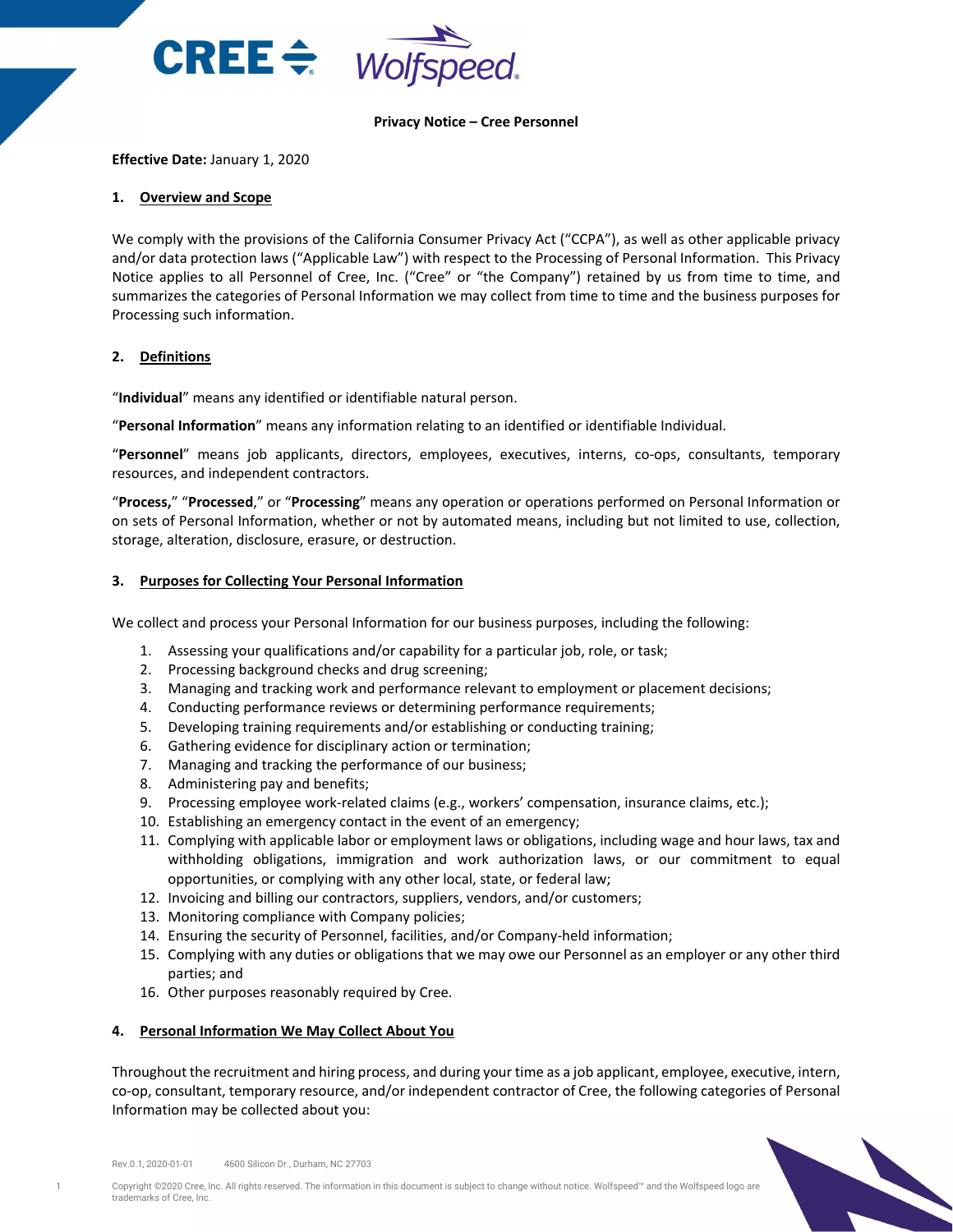# $CREE \Leftrightarrow$  Wolfspeed.

| #        | <b>Category of Personal</b>                                                                                               | <b>Examples of Personal Information Collected</b>                                                                                                                                                                                                                                                                                                                                                                                                                                                                                                                                                                                                                                                                                                                                                                                | <b>Purposes for</b><br><b>Use</b> |
|----------|---------------------------------------------------------------------------------------------------------------------------|----------------------------------------------------------------------------------------------------------------------------------------------------------------------------------------------------------------------------------------------------------------------------------------------------------------------------------------------------------------------------------------------------------------------------------------------------------------------------------------------------------------------------------------------------------------------------------------------------------------------------------------------------------------------------------------------------------------------------------------------------------------------------------------------------------------------------------|-----------------------------------|
|          | <b>Information Collected</b>                                                                                              |                                                                                                                                                                                                                                                                                                                                                                                                                                                                                                                                                                                                                                                                                                                                                                                                                                  | (See #1-16<br>above)              |
| 1.       | Identifiers                                                                                                               | Real name, alias, postal address, unique personal identifier, online<br>identifier, internet protocol address, email address, account name,<br>social security number, driver's license number, passport number,                                                                                                                                                                                                                                                                                                                                                                                                                                                                                                                                                                                                                 | $1-6, 8-15$                       |
| 2.       | Personal information<br>categories listed in the<br>California Customer<br>Records statute (Cal. Civ.<br>Code 1798.80(e)) | or other similar identifiers.<br>Name, signature, social security number, physical characteristics or<br>description, address, telephone number, passport number, driver's<br>license or state identification card number, insurance policy<br>number, education, employment, employment history, bank<br>account number, credit card number, debit card number, or any<br>other financial information, medical information, or health<br>insurance information.                                                                                                                                                                                                                                                                                                                                                                 | 1-6, 8-11, 15                     |
| 3.       | Characteristics of<br>protected classifications<br>under California or<br>federal law                                     | Age, race, color, ancestry, national origin, citizenship, religion or<br>creed, marital status, medical condition, physical or mental<br>disability, sex (including gender, gender identity, gender<br>expression), pregnancy or childbirth and related medical<br>conditions, sexual orientation, veteran or military status.                                                                                                                                                                                                                                                                                                                                                                                                                                                                                                   | $1-6, 8-11, 15$                   |
| 4.       | Internet or other<br>electronic network<br>activity information                                                           | Browsing history, search history, and information regarding<br>interaction with internet websites, applications, or<br>confidential/proprietary Cree data.                                                                                                                                                                                                                                                                                                                                                                                                                                                                                                                                                                                                                                                                       | 13-16                             |
| 5.       | Geolocation data                                                                                                          | Physical location of Company devices and software.                                                                                                                                                                                                                                                                                                                                                                                                                                                                                                                                                                                                                                                                                                                                                                               | 13-16                             |
| 6.       | Audio, electronic, visual,<br>thermal, olfactory, or<br>similar information                                               | Voicemails left on Company voicemail systems; Skype messages.                                                                                                                                                                                                                                                                                                                                                                                                                                                                                                                                                                                                                                                                                                                                                                    | 13-16                             |
| 7.<br>8. | Professional or<br>employment-related<br>information<br><b>Education information</b><br>(as defined in 20 U.S.C.          | Employment history and information regarding your work<br>performance provided by references; education information, such<br>as schools attended, degrees, GPA; references; attendance<br>records, including records of leave taken and the reasons for such<br>leave (e.g., vacation, sick leave, family leave, military<br>service/emergency responder leave, and/or jury service);<br>information relating to any suspected disciplinary matter;<br>Personnel performance (e.g., we keep copies of an employee's<br>appraisal, notes of any meetings about an appraisal and reports<br>from your manager as well as records of absences and relating to<br>benefits in your file).<br>Educational history, documentation of educational history (e.g.,<br>diploma, transcripts, etc.), including such information for interns | 1-13, 15-16<br>$1, 4-5$           |
|          | section 1232g, 43 C.F.R.<br>Part 99)                                                                                      | and co-ops.                                                                                                                                                                                                                                                                                                                                                                                                                                                                                                                                                                                                                                                                                                                                                                                                                      |                                   |
| 9.       | Inferences                                                                                                                | Documents such as interview notes, and for select individuals,<br>various assessment materials.                                                                                                                                                                                                                                                                                                                                                                                                                                                                                                                                                                                                                                                                                                                                  | $1-6, 8, 15$                      |



Rev.0.1, 2020-01-01 4600 Silicon Dr., Durham, NC 27703